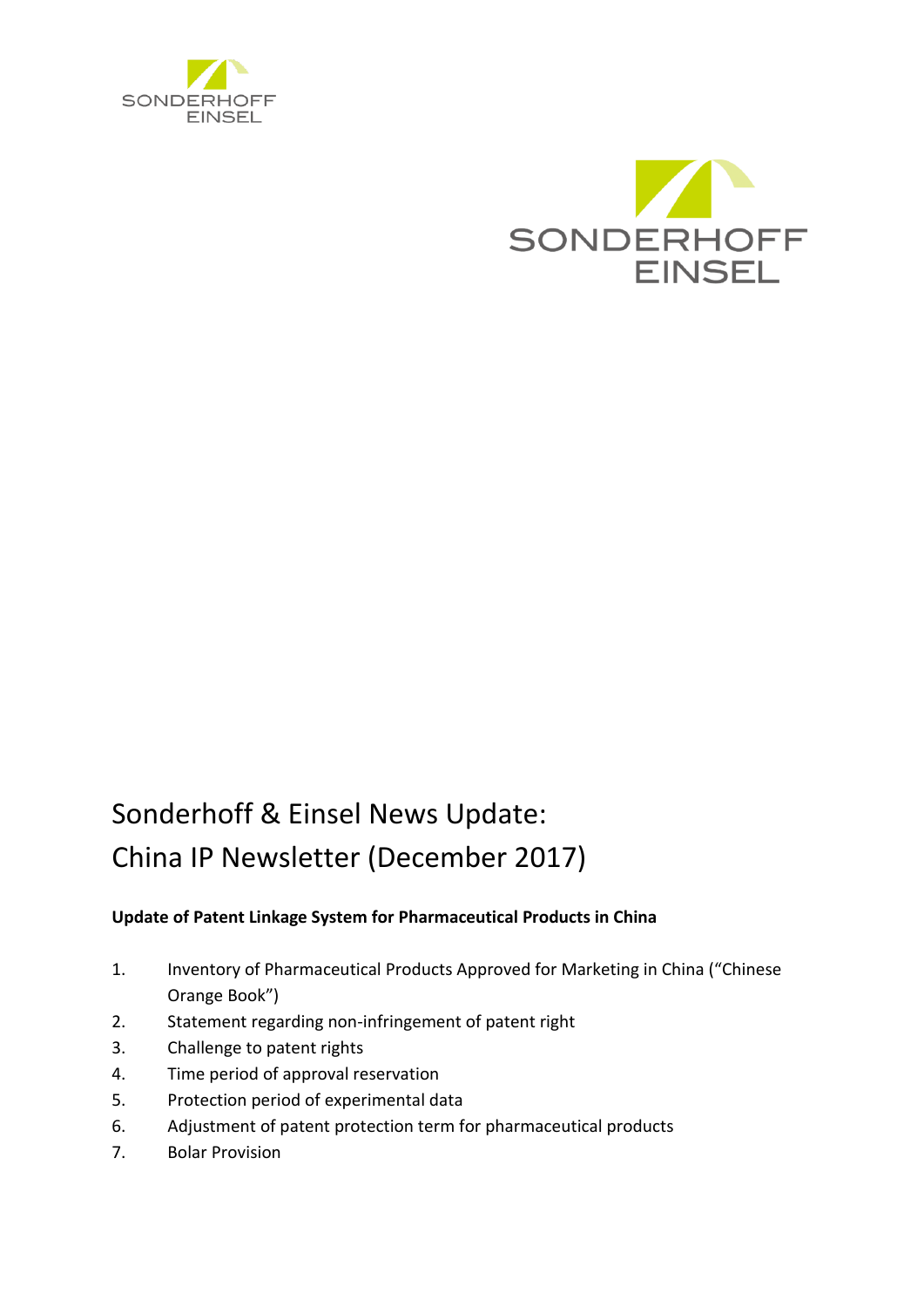

#### **Update of Patent Linkage System for Pharmaceutical Products in China**

Patent linkage is a system where a country links drug marketing approval of a generic drug to the status of the patents related to the originator's product. In China, there have been a series of regulations that have been released for public comment which indicate that China will soon be introducing a patent linkage system: on May 12,2017, the China Food and Drug Administration (CFDA) announced for public comment "Policies regarding the Promotion and Protection of Innovators' Rights in Pharmaceutical Products and Medical Devices" ("Announcement No. 55"); 2) on October 8, the General Office of the CPC (Central Committee) and the General Office of the State Council of the People's Republic of China published an "Opinion on the Promotion of Reformation regarding Examination and Approval System as well as Innovation of Pharmaceutical Products and Medical Devices" ("Opinion") for extensive implementation of reforms; and 3) on October 23, the CFDA released for public comment "Administration Regulations for Registered Pharmaceutical Products" ("Proposal for Revision").

This system hopes to ensure a stable supply of pharmaceutical products by taking the patent term of an original drug into consideration by, for example, negotiating with the original drug manufacturers prior to the approval of generic drugs. Since 2007, generic drug applicants are obliged to declare that their generic drug products do not infringe the patent right of the original drug. However, there is no mention of the punishment or penalty for non-conformance with this obligation. Since the CFDA is not capable of examining whether the generic drug infringes a patent right in response to the approval application for generic drugs, it is highly probable that the CFDA will approve the generic drug without clarifying the possibility of patent infringement. The linkage system will attempt to resolve these issues, but as commented below, the new set of regulations will still be insufficient and advantageous for generics as a whole. Therefore, generic drug manufacturers are expected to mount a more vigorous challenge to original drug manufacturers' patent rights and original drug manufacturers are expected to file lawsuits in response to these challenges. Thus, disputes regarding patent rights are likely to increase further after introduction of the patent linkage system.

We would also like to briefly comment on the new legal regulations.

## **1. Inventory of Pharmaceutical Products Approved for Marketing in China ("Chinese Orange Book")**

According to the "Announcement No. 55" and "Opinion", the authorities have prepared an inventory of pharmaceutical products newly approved for marketing as generic drugs which have passed an evaluation with respect to the quality and therapeutic effects identical to the original drugs. **Our comment:**

In practice, the "Publication of Patent Information Regarding Approval of Pharmaceutical Products" (http://eng.sfda.gov.cn/WS03/CL0755/) is often used by generic drug manufacturers when noninfringement of a patent right needs to be confirmed. However, this website is sometimes not comprehensive or reliable, and thus additional research using a patent search system of SIPO or commercial database, or expert opinions are often required. Accordingly, the Orange Book has been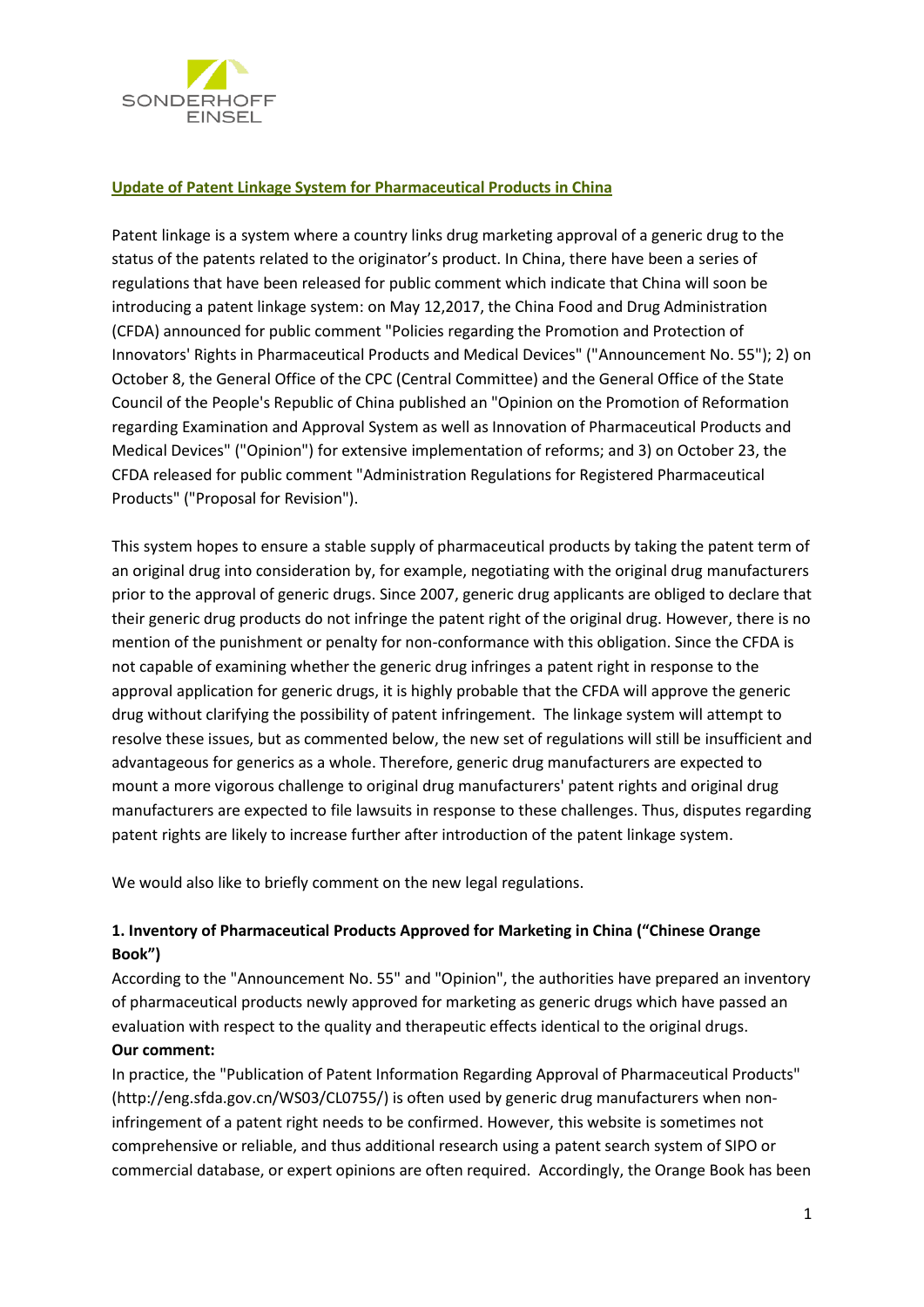

created, and it is expected that generic drug manufacturers and the CFDA will refer to the patent information provided in the Orange Book.

## **2. Statement regarding non-infringement of patent right**

According to the "Announcement No. 55", "Opinion" and "Proposal for Revision", an applicant of a generic drug needs to notify the patent proprietor of the original drug when applying for marketing approval of pharmaceutical drugs of the relationship between the generic drug and the patented invention of the original drug manufacturer.

#### **Our comments:**

None of these regulations mentions any punishment or penalty for non-compliance. Also, the regulations do not specify how the generic manufacturers should notify the patent proprietor of their applications, whether the patent right is deemed to be infringed when the notification is insufficient, or what kinds of measures can be taken when a judgement of infringement is difficult to obtain. Concrete regulations related to marketing approval of a drug by SDFA are expected to clarify these issues.

## **3. Challenge to patent rights**

According to "Announcement No. 55", when generic drug manufacturers want to nullify an original drug patent right, they need to notify the patent proprietor of the non-infringement of their generic drug within 20 days from the submission of the request for the generic drug approval. In response, the patent proprietor needs to file an infringement suit before the court within 20 days from the receipt of said notification and inform the CFDA accordingly.

#### **Our comment:**

A practical way to challenge a patent right is to request a patent invalidation trial before the Patent Re-examination board of SIPO. The twenty-day period for the patentee to file a patent infringement suit from the receipt of the notification is, however, completely insufficient, considering the time required to collect relevant evidence and obtain a notary certification or similar items. A more flexible rule with respect to these deadlines for patent proprietors residing abroad should be considered.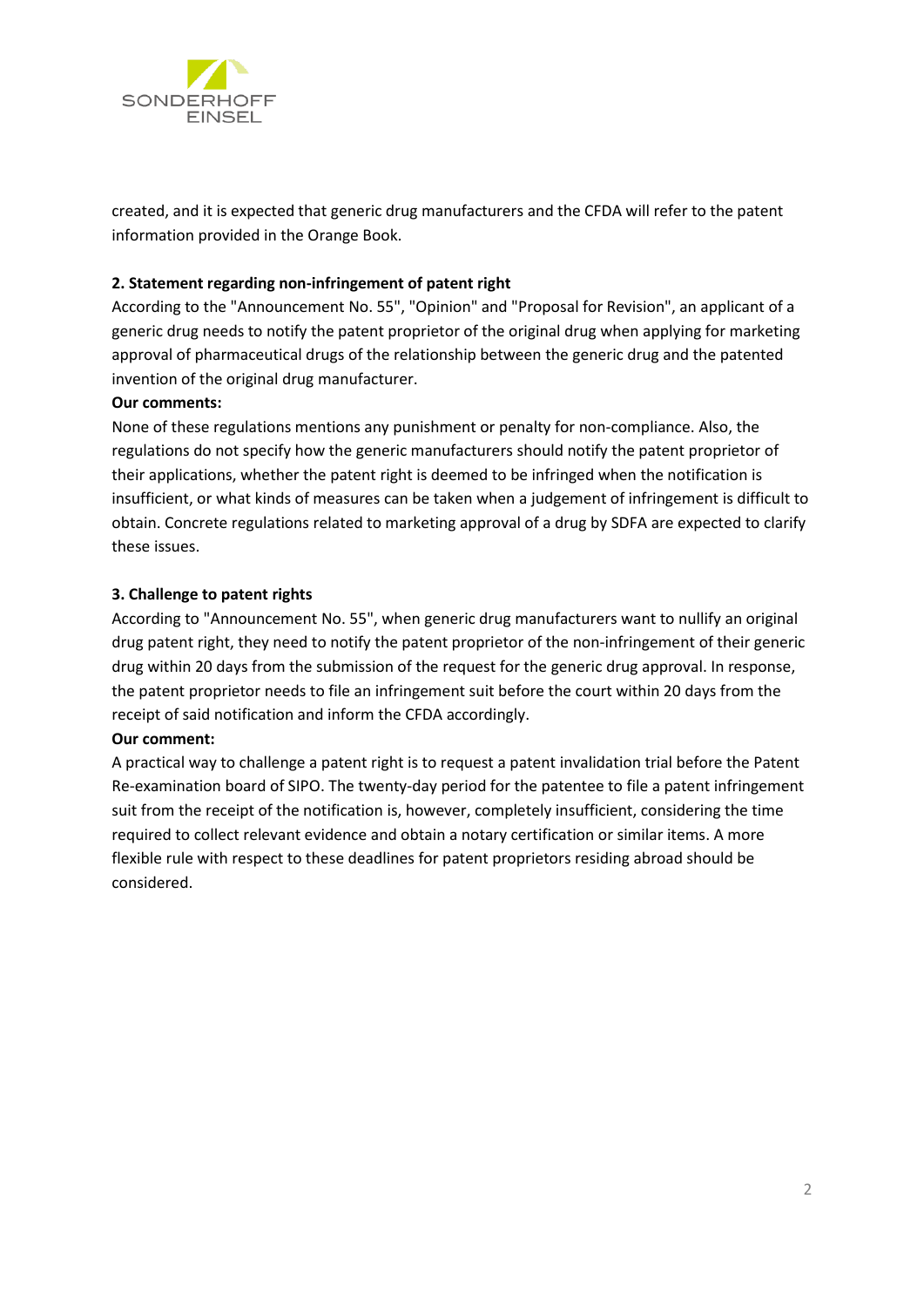

#### **4. Time period of approval reservation**

According to "Announcement No. 55", the CFDA must issue a decision as to whether or not to approve the application for generic drugs.



## **Our comment:**

If no valid judgement is given within the prescribed time period, the CFDA can approve the application by the generics. Therefore, it is predicted that generics will try to delay the lawsuit beyond 24 months by every means available. Thus, the above provision is currently advantageous for generics.

#### **5. Protection period of experimental data**

According to the "Announcement No. 55" and "Opinion", the applicant of an original drug may request data protection together with the application for approval. Time periods for protection of drugs are from 1.5 to 10 years depending on the type of drug and whether they are new or have been marketed abroad but are to be launched in China for the first time as generic drugs. During this period, applications for identical items by other applicants will not be approved. **Our comments:**

A data protection period could be regarded as an exclusive right for product marketing. However, there are still no clear answers to questions as to whether a data protection period will be granted on pharmaceutical products whose applications have been received by the CFDA before the announcement of the opinion and are not yet approved, or to which companies a data protection period will be granted if several generic drug manufacturers challenge a patent right. Concrete actions are expected.